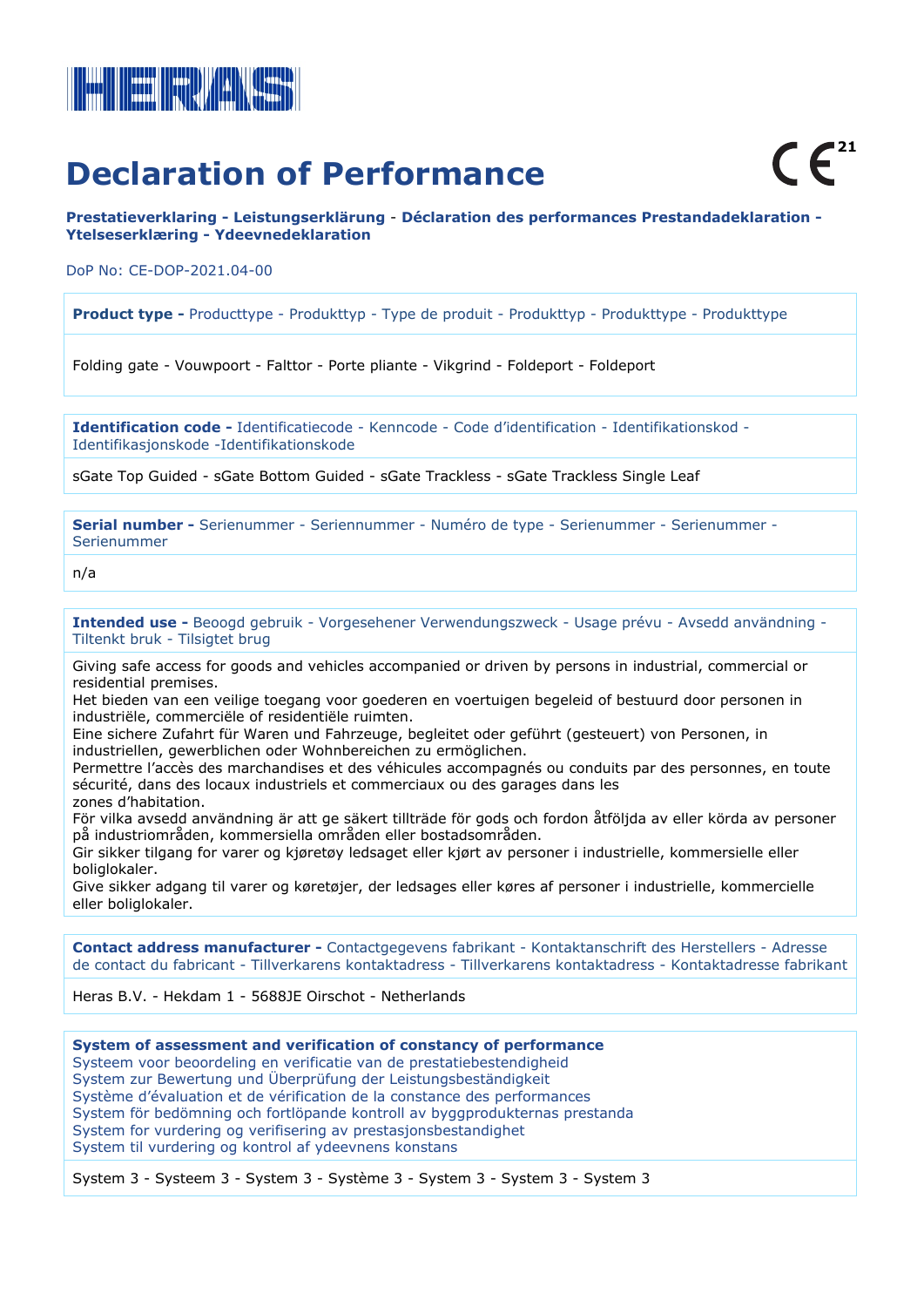

**Prestatieverklaring - Leistungserklärung** - **Déclaration des performances Prestandadeklaration - Ytelseserklæring - Ydeevnedeklaration**

DoP No: CE-DOP-2021.04-00

**Report number** - Rapportnummer – Reportnummer - Numéro de rapport - Rapportnummer - Rapportnummer - Rapportnummer

140300481, 200501301, VL13062, VL17156, VL17158

**Identification number notified body** - Nummer van de controle instantie - Kennnummer der notifizierten Stelle - Numéro d'identification de l'organisme notifié - Det anmälda organets identifikationsnummer Kontrollinstansens nummer - Identifikationsnummer bemyndiget organ

0063 Kiwa

**Harmonised standard** - Geharmoniseerde norm - Harmonisierte Norm - Norme harmonisée - Harmoniserad standard - Harmonisert standard - Harmoniseret standard

EN 13241:2003+A2:2016

| <b>Declared performance</b><br>Aangegeven prestaties<br>Erklärte Leistung<br>Performances déclarées<br>Prestanda som intygas<br>Angitte prestasjoner<br>Deklareret ydeevne | <b>Essential characteristics</b><br>Essentiële kenmerken<br>Wesentliche Merkmale<br>Caractéristiques essentielles<br>Väsentliga egenskaper<br>Grunnleggende kjennetegn<br>Væsentlige egenskaber | <b>Performance</b><br><b>Prestaties</b><br>Leistung<br><b>Performances</b><br>Prestanda<br>Prestasjoner<br>Ydeevne | <b>Requirements</b><br>Eisen<br>Anforderungen<br>Exigences<br>Krav<br>Krav<br>Krav |
|----------------------------------------------------------------------------------------------------------------------------------------------------------------------------|-------------------------------------------------------------------------------------------------------------------------------------------------------------------------------------------------|--------------------------------------------------------------------------------------------------------------------|------------------------------------------------------------------------------------|
|                                                                                                                                                                            | Watertightness                                                                                                                                                                                  | <b>NPD</b>                                                                                                         | 4.4.1                                                                              |
|                                                                                                                                                                            | Release of dangerous substances                                                                                                                                                                 | <b>NPD</b>                                                                                                         | 4.2.9                                                                              |
|                                                                                                                                                                            | Resistance to wind load                                                                                                                                                                         | class $3*$                                                                                                         | 4.4.3                                                                              |
|                                                                                                                                                                            | Thermal resistance (where relevant)                                                                                                                                                             | <b>NPD</b>                                                                                                         | 4.4.5                                                                              |
|                                                                                                                                                                            | Air permeability                                                                                                                                                                                | <b>NPD</b>                                                                                                         | 4.4.6                                                                              |
|                                                                                                                                                                            | Safe opening (for vertically moving doors)                                                                                                                                                      | <b>NPD</b>                                                                                                         | 4.2.8                                                                              |
|                                                                                                                                                                            | Definition of geometry of glass                                                                                                                                                                 | <b>NPD</b>                                                                                                         | 4.2.5                                                                              |
|                                                                                                                                                                            | Mechanical resistance and stability                                                                                                                                                             | <b>PASS</b>                                                                                                        | 4.2.3                                                                              |
|                                                                                                                                                                            | Operating forces (for power operated doors)                                                                                                                                                     | <b>PASS</b>                                                                                                        | 4.3.3                                                                              |
|                                                                                                                                                                            | Durability of watertightness, thermal<br>resistance and air permeability against<br>degradation                                                                                                 | <b>NPD</b>                                                                                                         | 4.4.7                                                                              |

**Signed by** 

Ondertekend door Unterzeichnet von Signé par Undertecknad av Undertegnet av Underskrevet af

Gilles Rabot Chief Executive Officer Oirschot 27-05-2021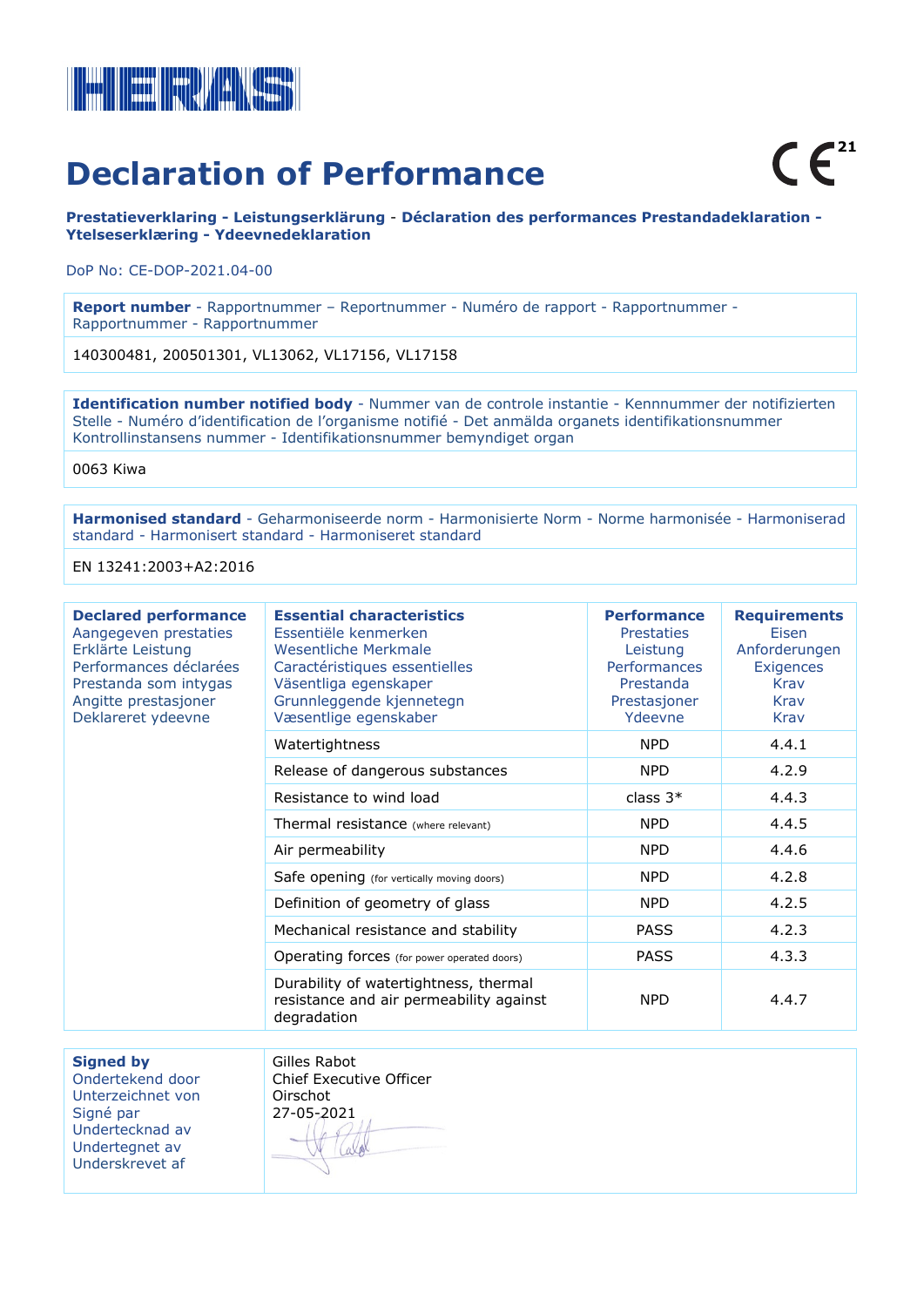

**Prestatieverklaring - Leistungserklärung** - **Déclaration des performances Prestandadeklaration - Ytelseserklæring - Ydeevnedeklaration**

### DoP No: CE-DOP-2021.04-00

**Assessed products -** Beoordeelde producten - Bewertete Produkte - Produits évalués - Produkter som bedömts - Vurderes produkter - Vurderede produkter

### **sGate Top Guided**

| Technical data | Version:<br>Type:<br>Drive:<br>Control unit:<br>Safety edge: | Double leaf<br>Bar, Pallas/Uni, Zenith, Perforated sheet infill<br>Sumitomo CNVM03-6125DAEB/G/V63M/4<br>FEIG TST FUZ2-B<br>ASO 25.30 TT, 25.45 TT, Mayser SP37-2 |
|----------------|--------------------------------------------------------------|------------------------------------------------------------------------------------------------------------------------------------------------------------------|
| Wind class 3   | Opening x Height:                                            | ≤6m x ≤3m                                                                                                                                                        |

## **sGate Bottom Guided**

| Technical data | Version:<br>Type:<br>Drive:<br>Control unit:<br>Safety edge: | Double leaf<br>Bar, Pallas/Uni, Zenith, Perforated sheet infill<br>Sumitomo CNVM03-6125DAEB/G/V63M/4<br>FEIG TST FUZ2-B<br>ASO 25.30 TT, 25.45 TT, Mayser SP37-2 |
|----------------|--------------------------------------------------------------|------------------------------------------------------------------------------------------------------------------------------------------------------------------|
| Wind class 3   | Opening x Height:                                            | ≤6m x ≤4m                                                                                                                                                        |

#### **sGate Trackless Double Leaf** Technical data Version: Type: Drive: Control unit: Safety edge: Double leaf Bar, Pallas/Uni, Zenith, (Perforated) sheet infill Sumitomo CNVM03-6125DAEB/G/V63M/4 FEIG TST FUZ2-B ASO 25.30 TT, 25.45 TT, Mayser SP37-2 \*Wind Class 3 Type: Opening x height: Type: Opening x height: Type: Opening x height: Type: Opening x height: Type: Opening x height: Bar infill ≤6m x ≤3m Pallas/Uni infill ≤8m x ≤3m Zenith infill ≤6m x ≤3m Perforated sheet (44% permeability) infill ≤5,5m x ≤3m ≤6m x ≤2,5m Sheet infill ≤4m x ≤3m ≤4,5m x ≤2,5m ≤5m x ≤2m